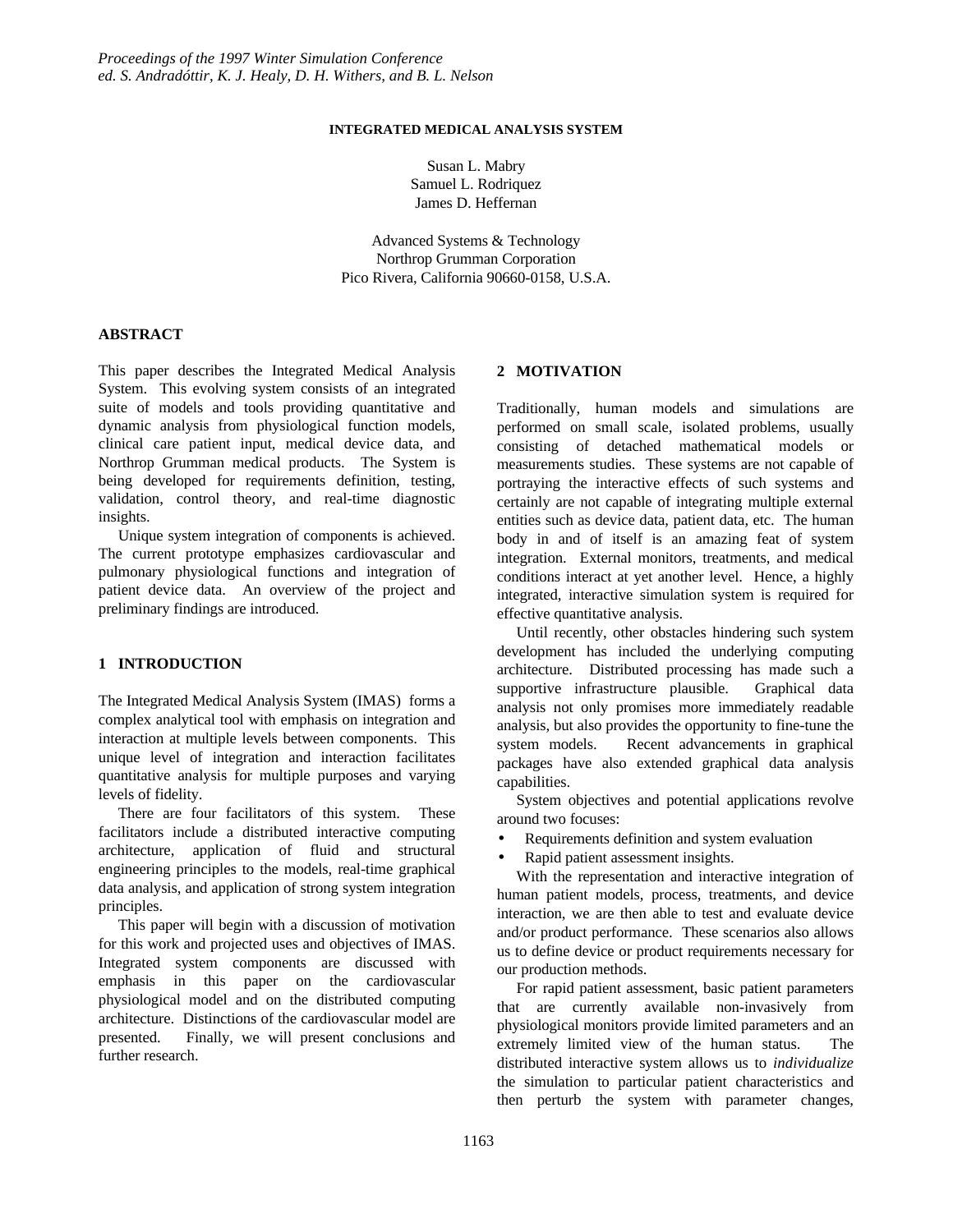producing analytical results. We term this process *patient-in-the-loop* or *device-in-the-loop* simulation. With the integration of the individual patient characteristics, of those limited interactively monitored values into a whole human modeling infrastructure; we become able to present the *bigger picture* of what is occurring in that particular patient with a reasonable degree of accuracy. We are also able to reflect clinical history data through our database and brokering schemes. Furthermore, once future decision support is established with risk factors and trend analysis data, Integrated Medical Analysis System will become increasingly capable of providing additional patient assessment insights to medical personnel. We have likened this auxiliary assessment information for medical personnel to flight information provided to the cockpit pilot.

# **3 INTEGRATED SYSTEM COMPONENTS**

Key aspects of the Integrated Medical Analysis System include the physiological models, device data brokering, data infusion, distributed computing architecture and graphical data analysis. The technology transfer of experienced fluid and structural mechanics principles have contributed to development and advancement of physiological models. Under the current version, the cardiovascular model is the cornerstone of IMAS and so will be discussed in the next section.

## **3.1 Cardiovascular model**

The cardiovascular model in IMAS is characterized as a fluid dynamics problem coupled with an elastic, pressurized tube (a vessel). The theoretical model is based on several long-standing laws from engineering mechanics. These laws define a system of equations that can be programmed and solved in a time domain. A half sine wave was used as the forcing function to define pressure and flow rates leaving the left ventricle. A first order, backward finite difference algorithm was used to numerically solve the coupled derivative equations Fixed time steps of 0.001 seconds were used.

## **3.1.1 Governing Engineering Mechanics Laws**

• First Law of Thermodynamics: Conservation of Energy Bernoulli Equation • Conservation of Mass: Definition of a Continuum. • Newton's Second Law of Motion: Momentum Principles.

Navier-Stokes Equation

### **3.1.2 Blood And Blood Flow Modeled as**

- Blood is a viscous, incompressible Newtonian fluid.
- Vessels (arteries and veins) are pressurized elastic tubes with thick or thin walls. The walls are tapered or parallel.
- Vessel walls are modeled as linear elastic, Hookian material that follows the Kirchhoff-Love (Cook,Young) plate theory of thin membranes.
- Blood flow state is one dimensional, irrotational, axisymmetric, fully developed laminar flow.
- Velocity profile is parabolic.
- The high order terms and convective terms in the Navier-Stokes equations can be neglected.
- Nonlinear behavior is represented by piecewise linear discretization.

## **3.1.3 ViscoElastic Coupled Model**

Figures 1, 2 and 3 present concept models of which our cardiovascular model is designed. Figure 1 depicts the overall control volume model for a segment. Figure 2 depicts the electrical circuit model of an arterial vessel for which our equations revolve around. Figure 3 depicts the visco-elastic mechanics model for an arterial vessel in IMAS.



Figure 1. Control Volume Model



Figure 2. Electrical Circuit Model of Arterial Vessel (Snyder,Rideout)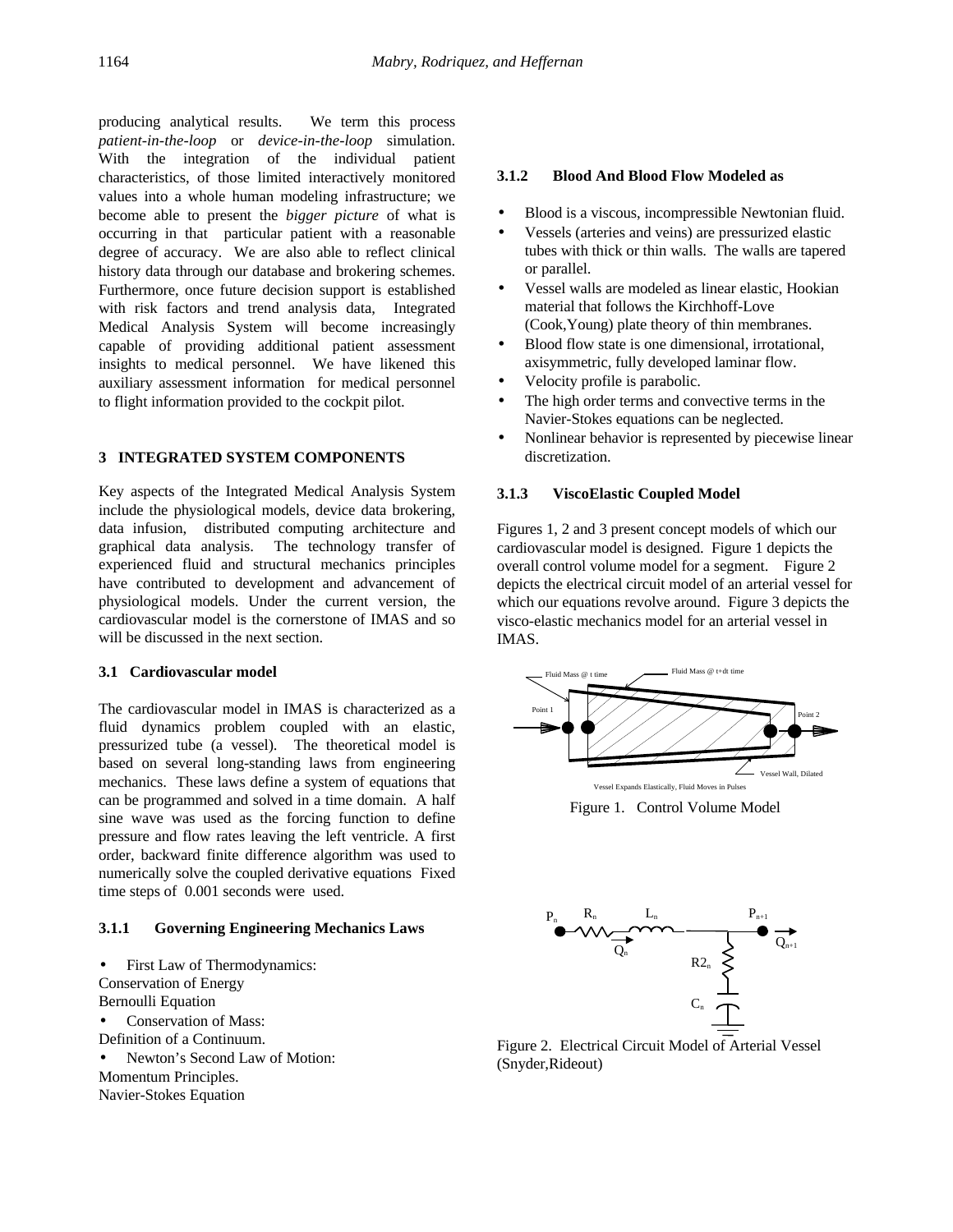

Figure 3. Visco-Elastic Mechanics Model of Arterial Vessel (O'Neil)

 Figure 4 provides multiple velocity waveforms as blood flow decends from the aorta into major arterial segments over time.



Figure 4. Velocity Waves of Flow through Descending Arterial Segments (Cm/Sec).

#### **3.1.4 Governing Equations**

*I. Generalized Navier-Stokes Equation:* v

$$
\rho \frac{\mathbf{D}\bar{\mathbf{V}}}{\mathbf{D}t} = -\nabla \mathbf{P} + \mathbf{B} + \mu \nabla^2 \bar{\mathbf{V}} \tag{1}
$$

Where

| P    | $\equiv$ | pressure            |
|------|----------|---------------------|
| v    | $=$      | Velocity vector     |
| B    | $=$      | Body force vector   |
| D/Dt | $=$      | Material derivative |

*Expanded Navier-Stokes Equation* (Roberson,Crowl)*:*

For irrotational flow:

$$
\frac{D}{Dt} = \frac{\partial}{\partial t} + V_r \frac{\partial}{\partial r} + V_z \frac{\partial}{\partial z}
$$
  
Material Derivative

$$
\nabla \cdot \mathbf{V} = \frac{1}{r} \frac{\partial}{\partial r} \left( r \mathbf{V}_r \right) + \frac{\partial \mathbf{V}_z}{\partial z}
$$
 Divergence  

$$
\nabla^2 = \frac{\partial^2}{\partial r^2} + \frac{1}{r} \frac{\partial}{\partial r} + \frac{\partial^2}{\partial z^2}
$$
 Laplacian

*Longitudinal Component:*

$$
\rho \frac{DV_z}{Dt} = B_z - \frac{\partial P}{\partial z} + \mu \nabla^2 V_z
$$
 (1b)

 Assuming there are no body forces and that higher order terms can be dropped (linearize). Then:

$$
\rho \left[ \frac{\partial V_z}{\partial t} + V_r \frac{\partial V_z}{\partial r} + V_z \frac{\partial V_z}{\partial z} \right] = -\frac{\partial P}{\partial z} + \mu \frac{1}{r} \frac{\partial}{\partial r} \left\{ r \frac{\partial V_z}{\partial r} \right\} \tag{1c}
$$

 This equation balances the momentum forces (due to motion of the fluid) with the "surface traction" forces (external forces acting at the surface of the control volume.) (Roberson,Crowl)

 From the definition of parabolic velocity profile, the definition of shear, and the definition for Q and dropping radial components (variations in radial direction):

$$
-\frac{\partial P}{\partial z} = \hat{L}\frac{\partial Q}{\partial t} + \hat{R}Q\tag{2}
$$

 Ye, Moore and Jaron showed that this equation can be converted for a parabolic velocity profile such that the coefficients have the following definitions:

$$
\hat{L} = \frac{\rho}{\pi r_o^2}
$$
 Inductance, Momentum (2a)

$$
\hat{R} = \frac{8m}{pr_o^4}
$$
 Flow Resistance (2b)

Where  $\overline{L}$  is the equivalent fluid inductance, and  $\overline{R}$  is the equivalent fluid resistance. The pressure term on the left defines a pressure gradiant and is a negative number indicating that pressure is lost as fluid flows in a vessel.  $\mathcal{J}_z$  is the length of the vessel. This equation balances the pressure lost (as the fluid flows in the vessel) with the change of momentum plus the shear stress at the vessel wall that resists the motion of fluid.

Eq. 2 can be rearranged to form:

$$
\P{Q} = -\frac{1}{\hat{L}} \frac{\P{P}}{\P{z}} \P{t} - \frac{1}{\hat{L}} \hat{R} Q \P{t}
$$
 (2c)

 The code for this equation is:  $\arct{ery.dFa[n\_seg]} = (-\alpha \arct{try}.Pa[n\_seg] -$ P )/val.artery\_length  $[n\_seg]$  - R  $*$ (  $\arct{array.Fa[n\_seg] + F}$  / 2.0 ) \* dt / L; artery.Fa[n\_seg] += artery.dFa[n\_seg];

### *II. Bernoulli Energy Equation:*

 From classic fluid mechanics we obtain the following energy equation for a pump system in a closed loop pipe system with varying diameters (the pump is after node 1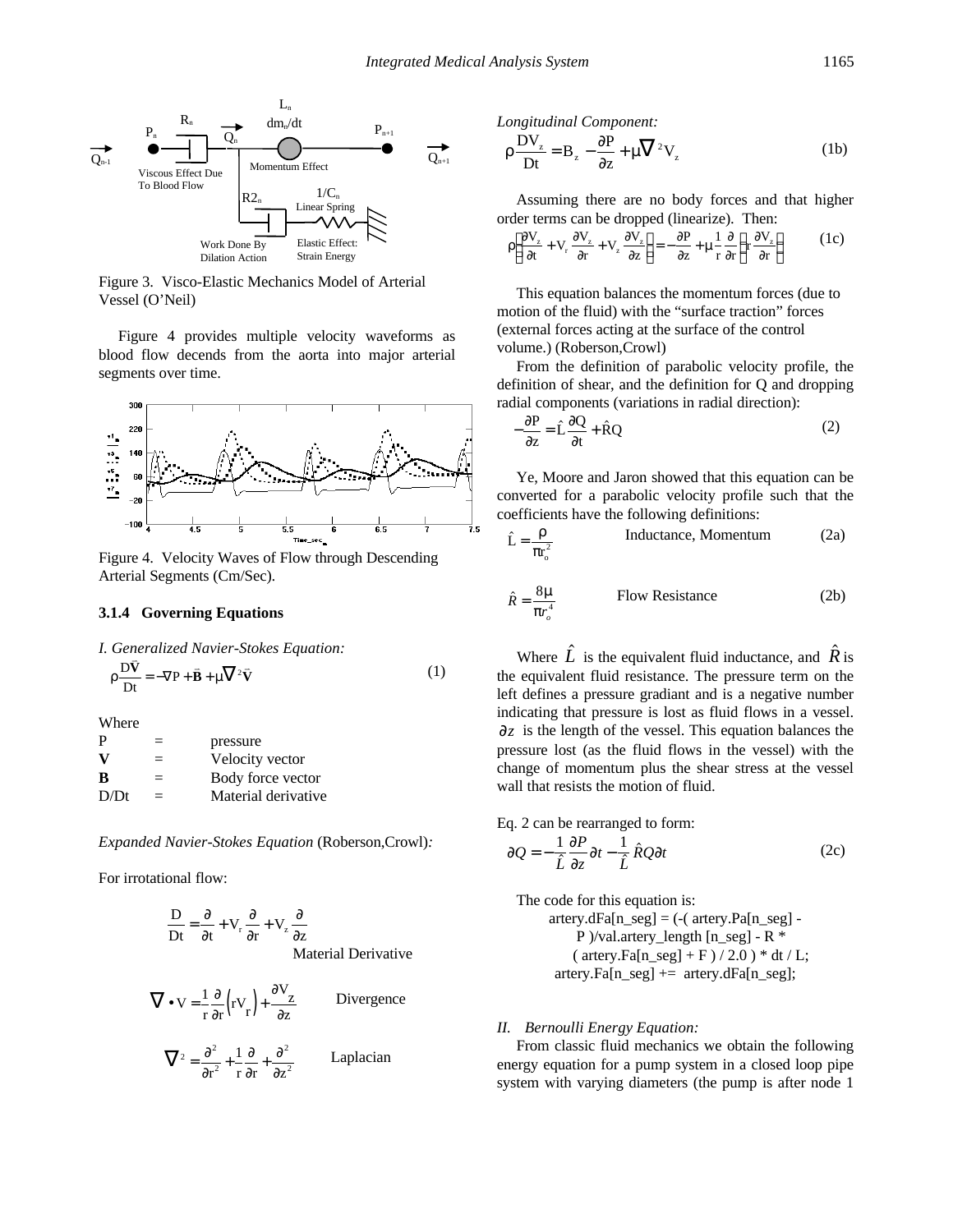and before node 2, flow is fully developed, laminar and fills the pipes):

$$
\frac{P_1}{g} + \frac{V_1^2}{2g} + Z_1 + H_{\text{amp}} =
$$
\n
$$
-\frac{P_2}{g} + \frac{V_2^2}{2g} + Z_2 + 2K_1 \frac{V^2}{2g} + \sum_{i=1}^{n} \frac{1}{2} \frac{V^2}{2g}
$$
\n(3)

Where:

| $P_1$             | $=$ Pressure at point 1 (before reaching the     |  |  |
|-------------------|--------------------------------------------------|--|--|
|                   | pump)                                            |  |  |
| $V_1$             | $=$ Velocity of fluid at point<br>1.             |  |  |
| $Z_{1}$           | $=$ Spatial position (in Z direction) of point 1 |  |  |
| $H_{\text{pump}}$ | $=$ Energy input into the system by the pump     |  |  |
| $P_{2}$           | $=$ Pressure at point 2 (after the pump)         |  |  |
| $V_{2}$           | $=$ Velocity of fluid at point 2.                |  |  |
| $Z_{2}$           | $=$ Spatial position (in Z direction) of point 2 |  |  |
| $H_{\text{pump}}$ | $=$ Energy input into the system by the pump     |  |  |
| $K_{L}$           | $=$ Kinematic factors that cause energy loses    |  |  |
| fL                | $=$ Internal friction factors that cause energy  |  |  |
|                   | loses as the fluid moves in the pipe.            |  |  |

$$
f = \frac{64}{Re}
$$
  
Re =  $\frac{\overline{V}D}{v}$  (Reynolds Number)

 In (Roberson,Crowl) the generalized Bernoulli energy equation is presented. A simplified Bernoulli equation was installed in code as:

$$
P1 = P0 / density\_blood + (V0*V0 - V1*V1) / 2.0 / g\_cm\_sec2;
$$

#### *III. Elastic Dilation of Vessels:*

 From the mechanics of elastic cylinders (2), we have the following definitions for thin and thick walled vessels: *THIN WALL VESSELS (h/r < 10%)*

$$
\delta \mathrm{Vol} = \frac{3}{2} \frac{\pi r^3}{E h} L \delta P
$$

 This equation defines the change in volume of a vessel for a given pressure change (vessel walls are parallel and thin, fluid is stationary) . The pressure change **P** is the effective pressure acting which is the outside pressure minus the inside pressure. **h** is the thickness of the vessel wall. **r** is the radius to the inner wall surface.

This can be rearranged to:

$$
dQdt = C_n \Delta z dP \tag{4}
$$

Where

$$
C_n = \frac{3\pi r_n^3}{2E_n h_n}
$$
 (Elastic Coefficient of wall)

Let  $R_{2n}$  = correction for energy loss in the wall:

$$
R_{2n} = \frac{0.002}{C_n \Delta z} \tag{4a}
$$

 Then, the elastic equation can be adjusted for energy loss:

$$
dP = \frac{1}{C_n \Delta z} \Big( \int dQ dt + R_{2n} dQ dt \Big)
$$
 (4b)

This was coded in C as:

$$
dPa = \text{ artery}.dFa[n\_seg] * (dt + 0.002) / \text{elastic}()
$$
  
\n/
$$
\text{val. artery\_length[n\_seg];}
$$
  
\n
$$
\text{artery}.Pa[n\_seg] += dPa;
$$

$$
THICK \text{WALL VESSELS} (h/r >= 10\%)
$$
\n
$$
\delta \text{Vol} = \frac{2\pi r^2}{E} \left( \frac{a^2 + b^2}{b^2 - a^2} + v \right) \text{L} \delta \text{P} \tag{4c}
$$

Where:

a = inside radius of vessel b = outer radius of vessel (to outer layer of wall)  $v = Poisson's ratio (0.5)$ 

 Cook has shown the thick-wall solution converges to the thin-wall solution as h/r approaches 10%. The change in flow Q is related to the change in volume and thereby, to the change in radius. Using calculus of variation (Hildebrand), it can be shown that

$$
\delta \text{Vol} = 2\pi \Delta z h \delta r \tag{5}
$$

The code for this equation is:

 $dr =$  artery.dFa[n\_seg]  $*$  dt / 2.0 / pi / val.artery\_length[n\_seg] / rad\_now;

#### *IV. Poiseuille-Hagen Law:*



Figure 5. Parabolic Velocity Profile

 For fully developed, laminar flow, for a rigid wall vessel, with parallel walls, and for a velocity profile that is parabolic, the internal friction losses will be given by:

$$
C_{R_j} = \frac{8m}{pr_j^4} = \frac{128m}{pD_j^4} = \hat{R}
$$
 (5b)

$$
Q = -\frac{\pi r_{\text{max}}^4}{8\mu} \frac{dP}{dz}
$$
 (6)

 This equation defines a "resistance" value for vessel segment "j". Blood in-vivo, however, does not always meet the conditions stated. So this law needs to be used with discretion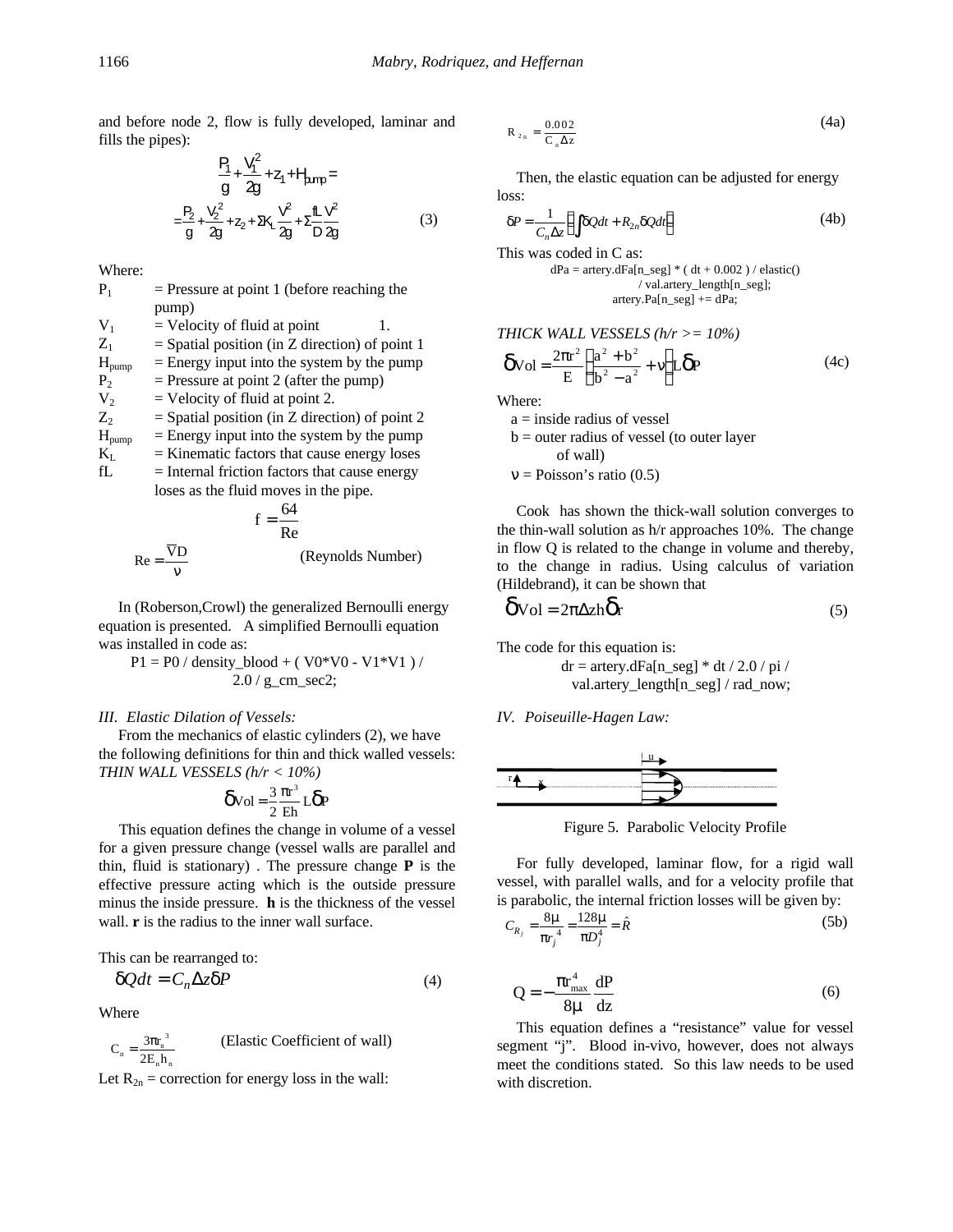#### *V. Continuity Equation:*

 Streeter presents the following continuity equation applied to a control volume:

$$
\frac{1}{A}\frac{dA}{dt} = -\frac{\partial V}{\partial z}
$$

Which relates the dilation of the vessel to the axial velocity of the fluid. In cylindrical coordinates *t*he equivalent equation is (Boresi, Chong):

$$
\frac{1}{r}\frac{\partial}{\partial r}(rV_r) + \frac{\partial}{\partial z}V_z = 0
$$
\n(7)

 Figure 6 provides a 3D graphical analysis of the velocity waves as the blood flow progresses through the aorta and decending arterial segments over time. This plot is the 3D version analagous to the 2D comparison presented in Figure 4.



Figure 6. Velocity (Cm/Sec) in Descending Arterial Tree.

# **4 DISTRIBUTED COMPUTING ARCHITECTURE**

Underlying IMAS is a distributed interactive computing architecture supporting distribution of components across multiple platforms, distribution of processes, communication and necessary synchronization between processes, user interface, and real-time graphical analysis.

 Related to the distributed computing infrastructure is the data brokering employed for data access and data navigation over a heterogeneous, distributed network. This allows a more flexible and extensible system through a distributed organization of data and distributed access to that data.

 The Northrop Grumman medical data archive contains data available to IMAS. The data pertains to the events and signals generated by the devices themselves as well as monitored patient status. Largely, the schema is inclusive of those devices that are components of the Northrop Grumman Life Support for Trauma and Transport  $(LSTAT^{TM})$ . Such devices (i.e. ventilator, defibrillator, drug infusion system, blood chemical analyzer, and physiological monitors) are essential for supporting and monitoring a critical care patient. Detailed device data is used for analysis in IMAS.

 Access of this data is available through conventional software as well as object request brokers for system navigation over the heterogeneous, distributed simulation system. The object brokers are designed to shield the requester from the details of access and data location.

 An object oriented database management system (OODBMS) serves as the IMAS database, residing on a Sun server having persistent objects. Distributing the clients and servers allows broker remote clients to perform function calls to the OODBMS persistent objects. In addition, the remote client level objects (via an adapter) become representation copies of the OODBMS objects. This powerful feature enhances the distributed functionality by providing the properties of persistency in the remote clients and provides the OODBMS objects with the distributed properties of an object request broker.

### **5 CONCLUSION**

In this paper we have introduced the prototype Integrated Medical Analysis System. We have demonstrated the concepts and simulation capabilities within the context of this integrated suite of tools. Governing equations and principles applied in the cardiovascular physiological model has been presented. In addition to the general objectives of the system, implementation has been discussed of the data brokering techniques employed to integrate physiological device data and patient status to the simulation system. Future work involves the development of additional models, 3D anatomical graphics, supportive knowledgebases and decision support. The integration of multiple physiological models, dynamic patient state changes, data brokering over a distributed computing architecture and real-time graphical data analysis results in a powerful simulation and analysis system for health care environments.

## **REFERENCES**

- Boresi, A. and Chong, K. 1987. *Elasticity In Engineering Mechanics.* Elsevier, NY.
- Chia-Lin Chu., 1984. *A Mathematical Model of the Cardiovascular System under +Gz Stress.* PhD Thesis, Drexel University.
- Cook, R. and Young, W. 1985. *Advanced Mechanics of Materials*". MacMillan Publishing Co. NY.
- Hildebrand, F. 1965. "*Methods of Applied Mathematics",* Princeton-Hall*,* pp132-133*.*
- Katona, P. Barnett, C. and Jackson, W. 1973. "A Computer Simulation of the Blood Pressure Control of the Heart Period." In P. Kedzi, editor, *Baroreceptors and Hypertension*. Pergammon.